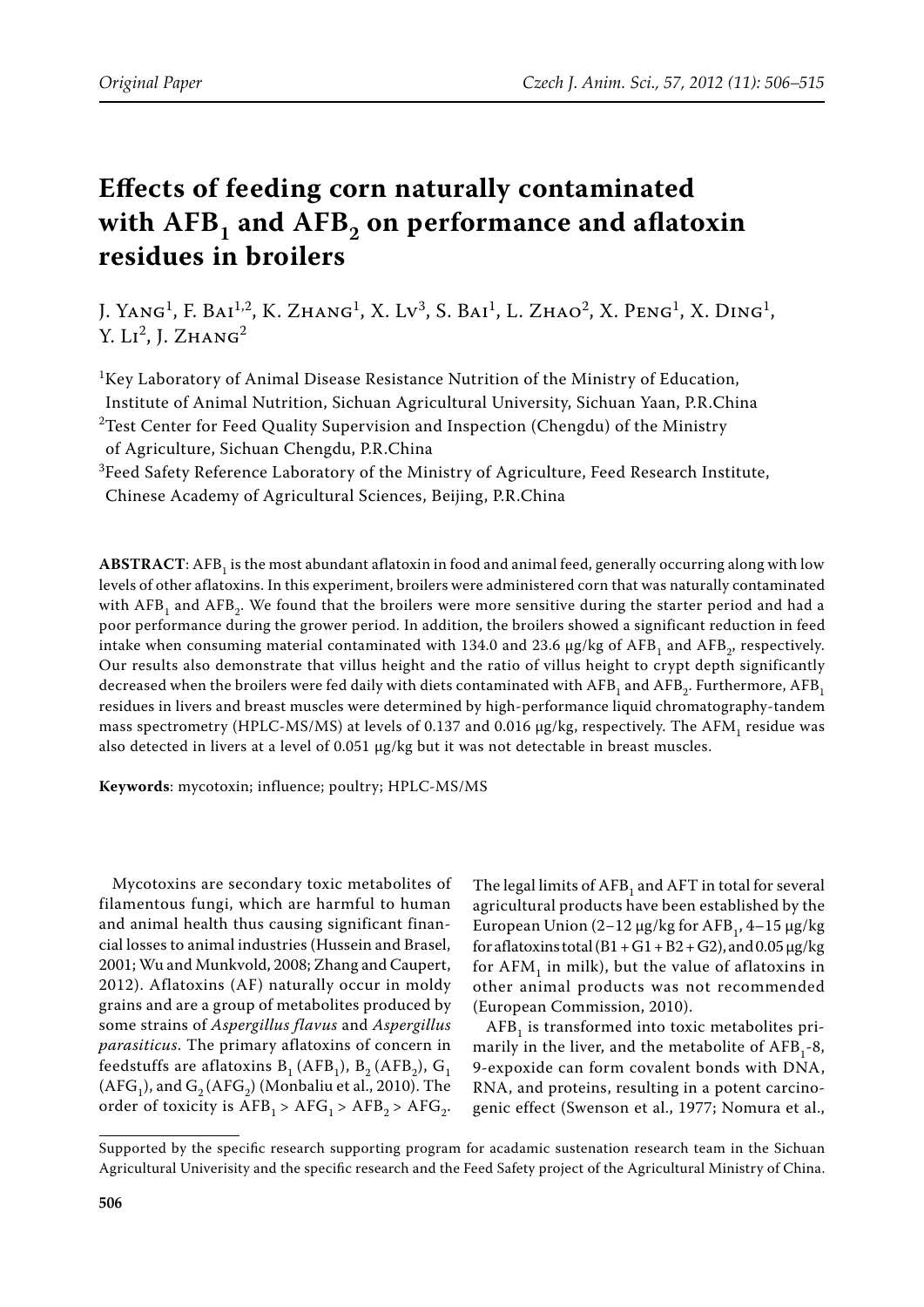2011).  $AFB_2$  is converted to  $AFB_1$  in the livers of both rats and ducks, and the rates of these reactions appear to correlate with the toxic potential of  $AFB<sub>2</sub>$  in these species (Wogan et al., 1971).  $AFM<sub>1</sub>$ is the toxic metabolite of  $AFB<sub>1</sub>$ , and  $AFM<sub>2</sub>$  is the hydroxylated form of  $AFB<sub>2</sub>$  (Wolzak et al., 1985; Bintvihok et al., 2003; Hussain et al., 2010, Bianco et al., 2012).  $AFM<sub>1</sub>$  and  $AFM<sub>2</sub>$  are commonly associated with milk and other edible animal products.

AFB<sub>1</sub> contaminants occur more frequently at higher concentrations than the other AF metabolites (Fandohan et al., 2005), and  $AFB<sub>1</sub>$  toxicity in poultry has been well elucidated (Martinez-de-Anda et al., 2010). Previous studies have shown that  $AFB<sub>1</sub>$  has a range of negative effects on poultry health, including poor performance (Oguz and Kurtoglu, 2000; Magnoli et al., 2011), liver and kidney lesions (Ortatatli et al., 2005), immunity damage (Marin et al., 2002), and hematology problems (Zhao et al., 2010). Moreover, the tissue deposition and residue of  $AFB<sub>1</sub>$  in poultry has also been determined (Oliveira et al., 2000, 2003). However, AFB<sub>1</sub> usually occurs in feedstuff along with low levels of other aflatoxins, and the toxicity observed in poultry is complex and diverse (Ghahri et al., 2010; Yunus et al., 2011).

 $AFB<sub>1</sub>$  is commonly found along with  $AFB<sub>2</sub>$  in corn in the southwest of China (Placinta et al., 1999), but few studies have explored the performance of broilers and the level of aflatoxin residues in the tissues of broilers administered with naturally occurring  $AFB<sub>1</sub>$  and  $AFB<sub>2</sub>$  grains. In this study, we explored the growth performance and nutrient digestibility of broilers and determined the aflatoxin residue levels in broilers fed with corn that was naturally contaminated with  $AFB<sub>1</sub>$  and  $AFB<sub>2</sub>$ .

# **MATERIAL AND METHODS**

#### **Animals and management**

A total of 1200 one-day-old COBB500 male broilers were weighed and randomly allocated into 5 treatment groups. Each treatment group had 8 replicates of 30 broilers. All the ingredients in the 5 treatment diets, except for the corn, were the same. The basal control diet was formulated and compounded to meet the nutritional requirements of commercial broilers (National Research Council, 1994) during the starter and grower periods, presented in Table 1. The basal control diet was not contaminated with  $AFB<sub>1</sub>$  and  $AFB<sub>2</sub>$ . The control group (I) was fed the basal control diet. The second (II), third (III), fourth (IV), and fifth groups (V) were given feed in which the ratio of naturally contaminated corn as a substitute for normal corn was 25, 50, 75, and 100%, respectively. The study

Table 1. Composition and nutrient levels of the basal diets (%)

| Items                      |                   | Day 1-21 Day 22-42 |
|----------------------------|-------------------|--------------------|
| Ingredient                 |                   |                    |
| Corn                       | 60.00             | 63.00              |
| Soybean meal (46%)         | 31.20             | 28.17              |
| Corn gluten meal           | 3.00              | 2.50               |
| Soybean oil                | 1.14              | 2.27               |
| Calcium carbonate          | 0.95              | 0.88               |
| Calcium hydrophosphate     | 1.85              | 1.60               |
| L-Lysine hydrochloride     | 0.08              | 0.02               |
| DL-Methionine              | 0.16              | 0.09               |
| Salt                       | 0.50              | 0.40               |
| Choline chloride           | 0.15              | 0.10               |
| Vitamin and mineral premix | 0.33 <sup>a</sup> | 0.32 <sup>b</sup>  |
| Rice hull                  | 0.64              | 0.65               |
| Total                      | 100.00            | 100.00             |
| <b>Nutrient levels</b>     |                   |                    |
| Crude protein              | 20.83             | 19.37              |
| ME (MJ/kg)                 | 12.15             | 12.55              |
| Calcium                    | 0.97              | 0.87               |
| Available phosphorus       | 0.44              | 0.39               |
| Lysine                     | 1.11              | 0.97               |
| Methionine                 | 0.48              | 0.39               |
| Methionine and cysteine    | 0.86              | 0.72               |
| Threonine                  | 0.78              | 0.74               |

a provided per kg of diet: vitamin A 12 000 IU, cholecalciferol 3000 IU, vitamin E 7.5 IU, vitamin  $K<sub>3</sub>$  1.5 mg, thiamin 0.6 mg, riboflavin 4.8 mg, pyridoxine 1.8 mg, vitamin B12 9 μg, folic acid 150 μg, niacin 10.5 mg, calcium pantothenic acid 7.5 mg, iron 100 mg, copper 8 mg, manganese 120 mg, zinc 100 mg, selenium 0.3 mg, iodine 0.7 mg

b provided per kg of diet: vitamin A 8000 IU, cholecalciferol 2000 IU, vitamin E 5 IU, vitamin  $K_3$  1 mg, thiamin 0.4 mg, riboflavin 3.2 mg, pyridoxine 1.2 mg, vitamin  $B_{12}$  6 µg, folic acid 100 μg, niacin 7 mg, calcium pantothenic acid 5 mg, iron 80 mg, copper 8 mg, manganese 100 mg, zinc 80 mg, selenium 0.3 mg, iodine 0.7 mg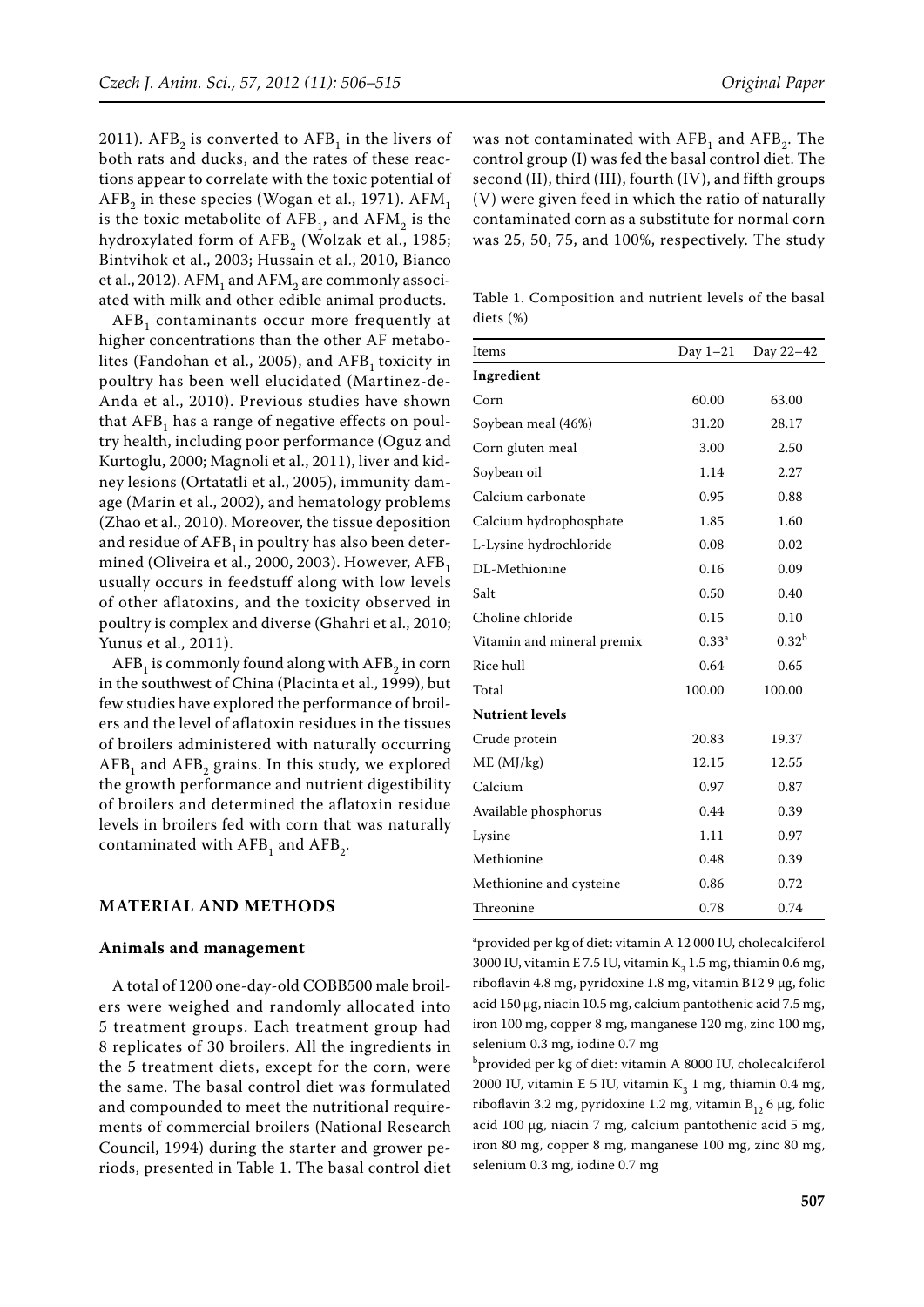protocol was conducted in accordance with the animal husbandry laws of the P.R.China.

The broilers were fed in cage pens for 42 days and maintained on a 24-h continuous light schedule. The initial temperature of  $33 \pm 1$ °C was gradually reduced by 2°C per week to reach 21°C after 35 days, and this temperature was maintained for the rest of the experiment. Feed and water were provided *ad libitum*.

### **Analysis of dietary mycotoxins**

The corn was ground in a Restch ZM100 mill using a 0.75 mm sieve. Mycotoxins were extracted from 25 g of a milled sample with 50 ml of water for deoxynivalenol (DON), acetonitrile and water (90 : 10, v/v) solution for zearalenone (ZEA), methanol and water (70 : 30, v/v) solution for AF, and methanol and water  $(80:20, v/v)$  solution for T-2 toxin, ochratoxin A (OTA), and fumonisin  $B_1$  (FB<sub>1</sub>). The afore-mentioned solutions were shaken vigorously in a sealed flask for 40 min. The extract was filtered by gravity, and then 10 ml of the filtrate was mixed with 40 ml of PBS. The mixture was centrifuged at 8000 *g* for 15 min. Then, 15 ml of the supernatant was subjected to a purification process, which was carried out with an AflaStarTM Immunoaffinity columns (Romer Labs Diagnostic GmbH, Tulln, Austria). After the sample had passed through the column, the column was washed with 10 ml of PBS and 10 ml of water and then it was eluted with 2 ml of methanol into a glass vial, which was maintained at 4°C until analysis.

The mycotoxins were quantified via high-performance liquid chromatography equipped with a fluorescence detector Agilent 1100 (Agilent Technologies Inc., Santa Clara, USA). Separation was achieved on a SB-C<sub>18</sub> column (4.6  $\times$  250 mm, 5 μm) (Agilent Technologies Inc., Santa Clara, USA). The mobile phases were mixtures of methanol and water (45 : 55, v/v) solution for AF, acetonitrile and water (12 : 88, v/v) solution for DON, acetonitrile and water  $(80:20, v/v)$  solution for T-2 toxin, acetonitrile and water and methanol  $(46:46:8, v/v/v)$ solution for ZEA, methanol and aqueous 1% acetic acid (50 : 50, v/v) solution for OTA, and methanol and water acidified with 0.1 mol/l phosphoric acid  $(pH = 3.3)$  (50 : 50, v/v) solution for OTA. The flow rate was 1 ml/min, and the injection volume was 50 μl.

A post-column photochemical derivatization was used to enhance the mycotoxin response using a

PHRED photochemical reactor (AURA Industries Inc., New York, USA). The wavelengths of excitation and emission were fixed at 365 and 440 nm for AF, 330 and 460 nm for OTA, 330 and 440 nm for  $FB<sub>1</sub>$ , and 381 and 470 nm for T-2 toxin, respectively. However, the presence of ZEA and DON was monitored at 274 and 220 nm with the fluorescence detector, respectively. The above mycotoxins were analyzed by the Test Center for Feed Quality Supervision and Inspection (Chengdu) of the Ministry of Agriculture, with detection limits (in  $\mu$ g/kg) of 2 for AFB<sub>1</sub>, 0.8 for  $AFB<sub>2</sub>$ , 2.5 for  $AFG<sub>1</sub>$ , 1.5 for  $AFG<sub>2</sub>$ , 100 for T-2 toxin, 300 for DON, 100 for ZEN, 30 for OTA, and 200 for FB<sub>1</sub> (Administration of Quality and Technology Supervision of Sichuan Province, 2010).

# **Body weight and feed consumption**

Broilers were weighed individually, and feed consumption for each pen was measured on days 22 and 43 during the 6-week experiment. The cumulative weight gain and feed consumption were determined, and the weekly and cumulative gain : feed ratios were calculated.

#### **Digestibility experiment**

The excreta collection method was used to explore nutrient digestibility. The experiment consisted of a 2-day adaptation period and 4-day collection period. At day 43, one broiler per pen was randomly separated from the group and kept in isolation. Feed and water were provided *ad libitum*. Excreta were collected every 6 h and stored at –20°C. At the end of the collection period, the feed was collected and weighed.

Feed and excreta samples were subsequently analyzed for dry matter, organic matter, crude protein, calcium, and phosphorus according to the AOAC Standard Methods (AOAC, 1980). Moreover, the gross energy was determined by adiabatic bomb calorimetry according to instructions provided by the manufacturer (Parr Instrument Company, Moline, USA).

## **Intestinal morphology**

On days 22 and 43, histomorphological samples were taken from the duodenum, jejunum, and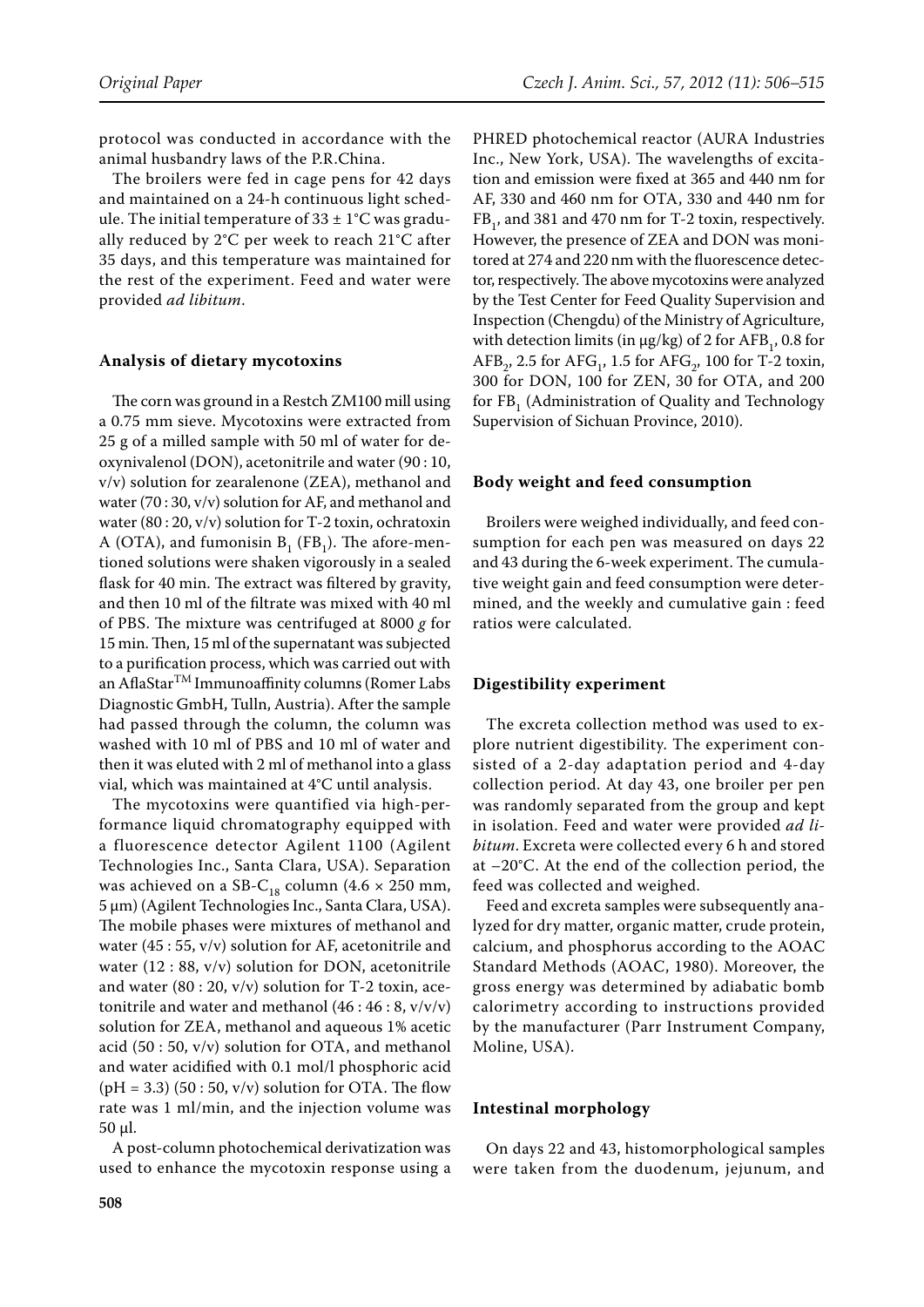ileum. The samples were fixed in 10% formalin. Then, the fixed tissues were washed, dehydrated, trimmed, and embedded in paraffin. Sections of 5 μm were sliced, mounted on slides, and then stained with hematoxylin and eosin for histomorphological analysis. For each section, after taking a picture  $(4 \times 10)$  with an Olympus CX31-32C02 optical microscope (Olympus Optical Co., Ltd., Tokyo, Japan), Image-Pro-Plus 6.0 was used to measure 8 of the typical villi from crypt mouth to villus tip and 8 of the associated crypts from crypt mouth to base. The ratio of villus height to crypt depth was calculated.

### **Sample preparation for HPLC-MS/MS**

Eight samples of liver and breast muscle were collected from groups I, III, and V. The samples were homogenized with IKA ULTRA-TURRAX T 10 disperser (Sigma-Aldrich Corporation, St. Louis, USA). 10 g of the tissue sample was weighed and mixed with 1 ml of 20% aqueous citric acid and 2 g diatomaceous earth. The mixture was sonicated with 20 ml of dichloromethane for 40 min. After centrifugation at 11 000 *g* for 10 min, 10 ml of the supernatant was evaporated in a vacuum (Tavcar-Kalcher et al., 2007). The dry medium residue was dissolved with 3 ml of methanol and mixed with 9 ml of PBS solution. A total of 4 ml of the solution was applied to the AflaStar<sup>TM</sup> R Immunoaffinity columns (Romer Labs Diagnostic GmbH, Tulln, Austria), eluted with 3 ml of methanol, and dried by nitrogen. Then, 0.5 ml of methanol and 0.1% formic acid (30 : 70, v/v) was added and filtered through a 0.22-μm filter into a 2-ml autosampler vial.

# Quantification of AFB<sub>1</sub> and AFM<sub>1</sub> residues **in tissues with HPLC-MS/MS**

An Agilent 1290 infinity series HPLC system with an SB-C18 column  $(2.1 \times 50 \text{ mm})$  (Agilent Technologies Inc., Santa Clara, USA) was used. The column oven was set at 30°C. The gradient elution used two solutions: solution A was methanol and solution B was 0.1% formic acid in water. The gradient elution program was as follows: solution A was changed from 30% at 0 min to 90% at 5 min and from 90% at 5 min to 30% at 9 min. A flow rate of 0.3 ml/min was used.

Mass spectral analysis was performed using an Agilent 6460 Triple Quad LC/MS (Agilent Technologies Inc., Santa Clara, USA) fitted to an electrospray probe operating in the positive mode  $(ESI<sup>+</sup>)$ . The potential set on the capillary was  $4$  kV. The nitrogen-gas flow rates for nebulization and desolvation were 10 l/min and 35 psi, respectively. The pressure of the collision gas of nitrogen was 0.2 MPa. The signal acquisition was performed in Multiple Reaction Monitoring Mode (MRM). Precursor ions for AFB<sub>1</sub> and AFM<sub>1</sub> were  $m/z = 313$ and 329, respectively. The product ions for the target compounds were  $m/z = 269$ , 241 for AFB<sub>1</sub> and 273, 259 for  $AFM<sub>1</sub>$ . The quantitation ion transitions were  $m/z = 313$ , 241 for AFB<sub>1</sub> and 329, 273 for  $AFM_1$ .

Standard solutions of  $AFB<sub>1</sub>$  and  $AFM<sub>1</sub>$  were purchased from Sigma-Aldrich Corporation (St. Louis, USA). Because single point calibration was used, three concentrations of the standard solution of  $AFB<sub>1</sub>$  and  $AFM<sub>1</sub>$  in the liver were prepared at 0.04, 0.08, and 0.16 µg/l by diluting with methanol and 0.1% formic acid (30 : 70, v/v). Moreover, blank broiler tissues used for method validation were first analyzed, and no aflatoxin residue was detected. Then, 10-g portions of tissue homogenate were fortified to produce samples  $(n = 5)$  containing 0.01, 0.02, and 0.05  $\mu$ g/kg of AFB<sub>1</sub> and AFM<sub>1</sub>. The limit of detection (LOD) and limit of quantification (LOQ) were considered to be the concentrations in tissue samples that produced signal-to-noise (S/N) ratios of 3 and 10, respectively.

### **Statistical analysis**

Data were analyzed by One-Way ANOVA using SPSS software, Version 11.0. When the ANOVA showed significance, Duncan's significant-difference test was applied. Data of AFB<sub>1</sub> and AFM<sub>1</sub> residues were analyzed using Independent Samples *t*-Tests. All statements of differences were based on a significance of  $P < 0.05$ .

# **RESULTS AND DISCUSSION**

#### **Dietary mycotoxin concentrations**

The corn used in this study was mainly contaminated with  $AFB<sub>1</sub>$  and  $AFB<sub>2</sub>$ . The  $AFB<sub>1</sub>$  contents in diets were 16.3–82.4 µg/kg in the starter period and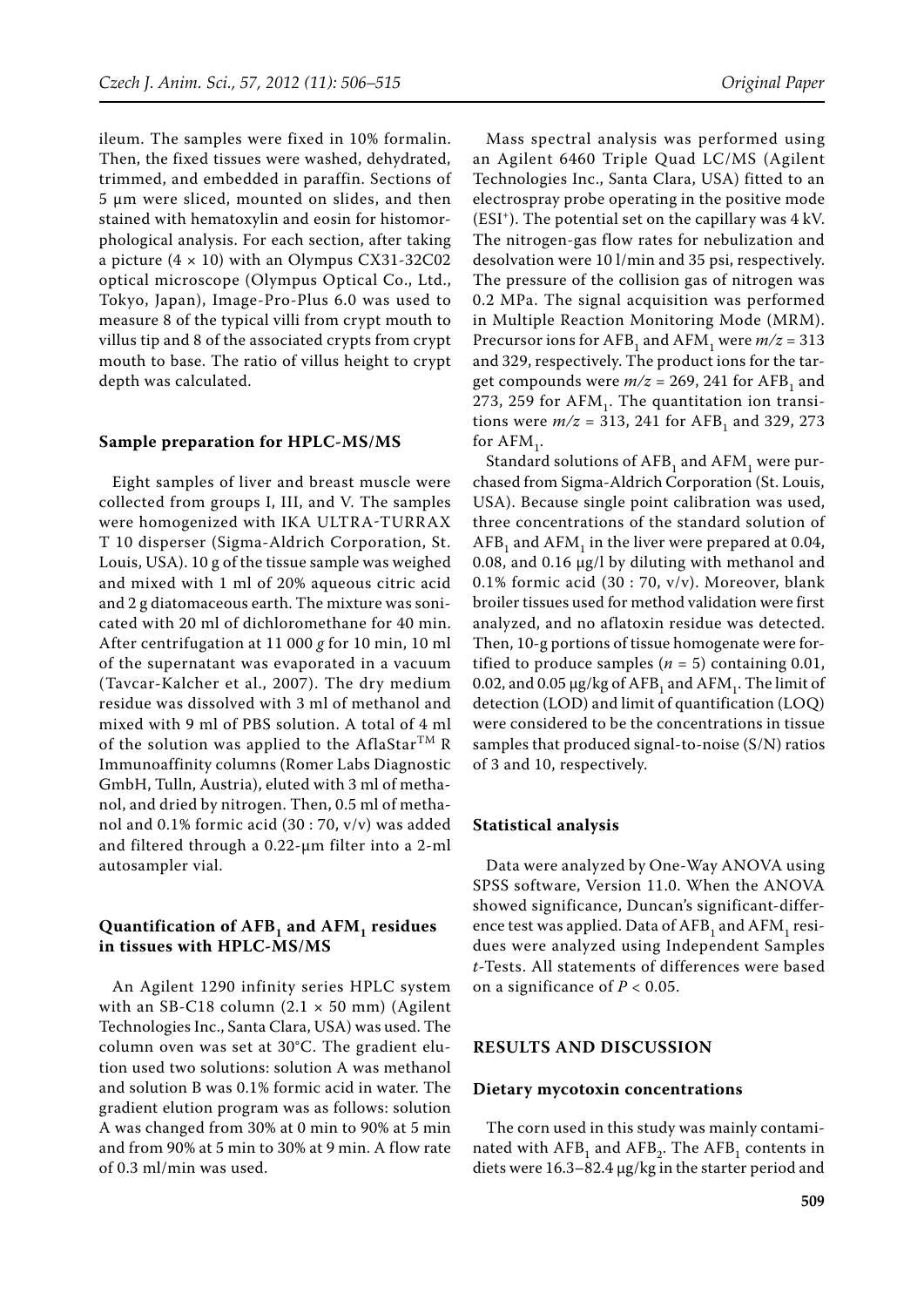| Diet             |    | Н    | Ш    | IV   | V     | Control corn | Contaminated corn |
|------------------|----|------|------|------|-------|--------------|-------------------|
| Day $1-21$       |    |      |      |      |       |              |                   |
| $AFB_1$          | nd | 16.3 | 36.9 | 45.6 | 82.4  | nd           | 149.6             |
| AFB <sub>2</sub> | nd | 3.2  | 6.4  | 7.9  | 14.2  | nd           | 24.2              |
| Day 22-42        |    |      |      |      |       |              |                   |
| $AFB_1$          | nd | 34.3 | 69.3 | 95.2 | 134.0 | nd           | 229.0             |
| AFB <sub>2</sub> | nd | 6.2  | 12.1 | 17.0 | 23.6  | nd           | 37.8              |

| Table 2. Concentrations of mycotoxins in diet and corn (µg/kg) |  |  |  |
|----------------------------------------------------------------|--|--|--|
|----------------------------------------------------------------|--|--|--|

nd = not detectable

34.3–134 µg/kg in the grower period (Table 2). The  $AFB<sub>2</sub>$  concentrations in diets were 3.2–14.2 and 6.2–23.6 µg/kg in the starter and grower periods, respectively. The contents of other mycotoxins, including  $AFG_1$ ,  $AFG_2$ , DON, ZEA, OTA, T-2 toxin, and  $FB<sub>1</sub>$  were below the limit of detection.

### **Body weight and feed consumption**

Compared with control, the body weight gain and feed consumption of broilers, which were fed diets contaminated with more than 36.9 and  $6.4 \mu$ g/kg of  $AFB<sub>1</sub>$  and  $AFB<sub>2</sub>$ , significantly decreased (*P* < 0.05) from days 1 to 21. The feed : gain ratio significantly increased  $(P < 0.05)$  when the broilers were fed diets contaminated with 82.4 and 14.2 µg/kg of  $AFB<sub>1</sub>$  and  $AFB<sub>2</sub>$  (Table 3). During days 22 to 42, only broilers that consumed diets contaminated with 134 and 23.6  $\mu$ g/kg of AFB<sub>1</sub> and AFB<sub>2</sub> showed a significant reduction in feed intake. We also found that feed consumption significantly decreased over the full period for groups IV and V ( $P < 0.05$ ), and body weight gain significantly decreased over the full period for group  $V (P < 0.05)$ .

When the broilers were administered feed contaminated with  $AFB<sub>1</sub>$  and  $AFB<sub>2</sub>$ , our results prove that some economically significant effects occurred

Table 3. Effect of corn naturally contaminated with  $AFB<sub>1</sub>$  and  $AFB<sub>2</sub>$  on performance of broilers

| Diet                         | Ι                                | $\mathbf{I}$                      | Ш                              | IV                               | V                               | $\boldsymbol{P}$ |
|------------------------------|----------------------------------|-----------------------------------|--------------------------------|----------------------------------|---------------------------------|------------------|
| Body weight (BW)             |                                  |                                   |                                |                                  |                                 |                  |
| Day 21                       | $828.7 \pm 7.5^a$                | $831.1 \pm 22.1^a$                | $807.8 \pm 12.0^b$             | $788.7 \pm 15.4^c$               | $749.4 \pm 17.4$ <sup>d</sup>   | < 0.001          |
| Day 42                       | $2434.8 \pm 120.0$ <sup>ab</sup> | $2417.9 \pm 113.8$ <sup>ab</sup>  | $2469.7 \pm 102.7^a$           | $2349.6 \pm 75.0$ <sup>bc</sup>  | $2301.3 \pm 69.3$ <sup>c</sup>  | 0.011            |
|                              | Body weight gain (BWG)           |                                   |                                |                                  |                                 |                  |
| Day $1-21$                   | $788.2 \pm 7.5^a$                | $790.6 \pm 22.1^a$                | $767.3 \pm 12.0^b$             | $748.2 \pm 15.4^c$               | $708.9 \pm 17.4^{\rm d}$        | < 0.001          |
| Day 22-42                    | $1606.0 \pm 115.8$               | $1586.8 \pm 110.8$                | $1661.9 \pm 105.5$             | $1561.0 \pm 73.5$                | $1551.9 \pm 58.8$               | 0.177            |
| Day $1-42$                   | $2394.2 \pm 120.2$ <sup>ab</sup> | $2377.4 \pm 113.8$ <sup>ab</sup>  | $2429.2 \pm 102.7^a$           | $2309.1 \pm 75.0$ <sup>bc</sup>  | $2260.8 \pm 69.3$ <sup>c</sup>  | 0.011            |
| <b>Feed consumption (FC)</b> |                                  |                                   |                                |                                  |                                 |                  |
| Day $1-21$                   | $1134.7 \pm 13.8^a$              | $1134.4 \pm 24.7^a$               | $1109.1 \pm 11.7$ <sup>b</sup> | $1091.0 \pm 14.0^b$              | $1050.7 \pm 31.8$ <sup>c</sup>  | < 0.001          |
| Day 22-42                    | $3414.2 \pm 205.9$ <sup>ab</sup> | $3345.0 \pm 223.7$ <sup>abc</sup> | $3456.0 \pm 98.3^{\circ}$      | $3250.4 \pm 176.8$ <sup>bc</sup> | $3221.1 \pm 129.5$ <sup>c</sup> | 0.044            |
| Day $1-42$                   | $4377.7 \pm 201.0^a$             | $4312.1 \pm 210.1$ <sup>ab</sup>  | $4416.7 \pm 108.1^a$           | $4179.0 \pm 151.5$ <sup>bc</sup> | $4131.6 \pm 148.6$ <sup>c</sup> | 0.006            |
| FC/BWG                       |                                  |                                   |                                |                                  |                                 |                  |
| Day $1-21$                   | $1.44 \pm 0.02^{bc}$             | $1.44 \pm 0.02^c$                 | $1.45 \pm 0.02$ <sup>bc</sup>  | $1.46 \pm 0.02^b$                | $1.48 \pm 0.01^a$               | < 0.001          |
| Day 22-42                    | $2.13 \pm 0.08$                  | $2.11 \pm 0.07$                   | $2.09 \pm 0.09$                | $2.08 \pm 0.09$                  | $2.07 \pm 0.06$                 | 0.647            |
| Day 1-42                     | $1.83 \pm 0.04$                  | $1.82 \pm 0.03$                   | $1.82 \pm 0.05$                | $1.81 \pm 0.05$                  | $1.83 \pm 0.03$                 | 0.891            |

a−ddifferent lowercases in the same row mean significant difference between treatments (*P* < 0.05) data are mean (g)  $\pm$  SD ( $n = 8$ )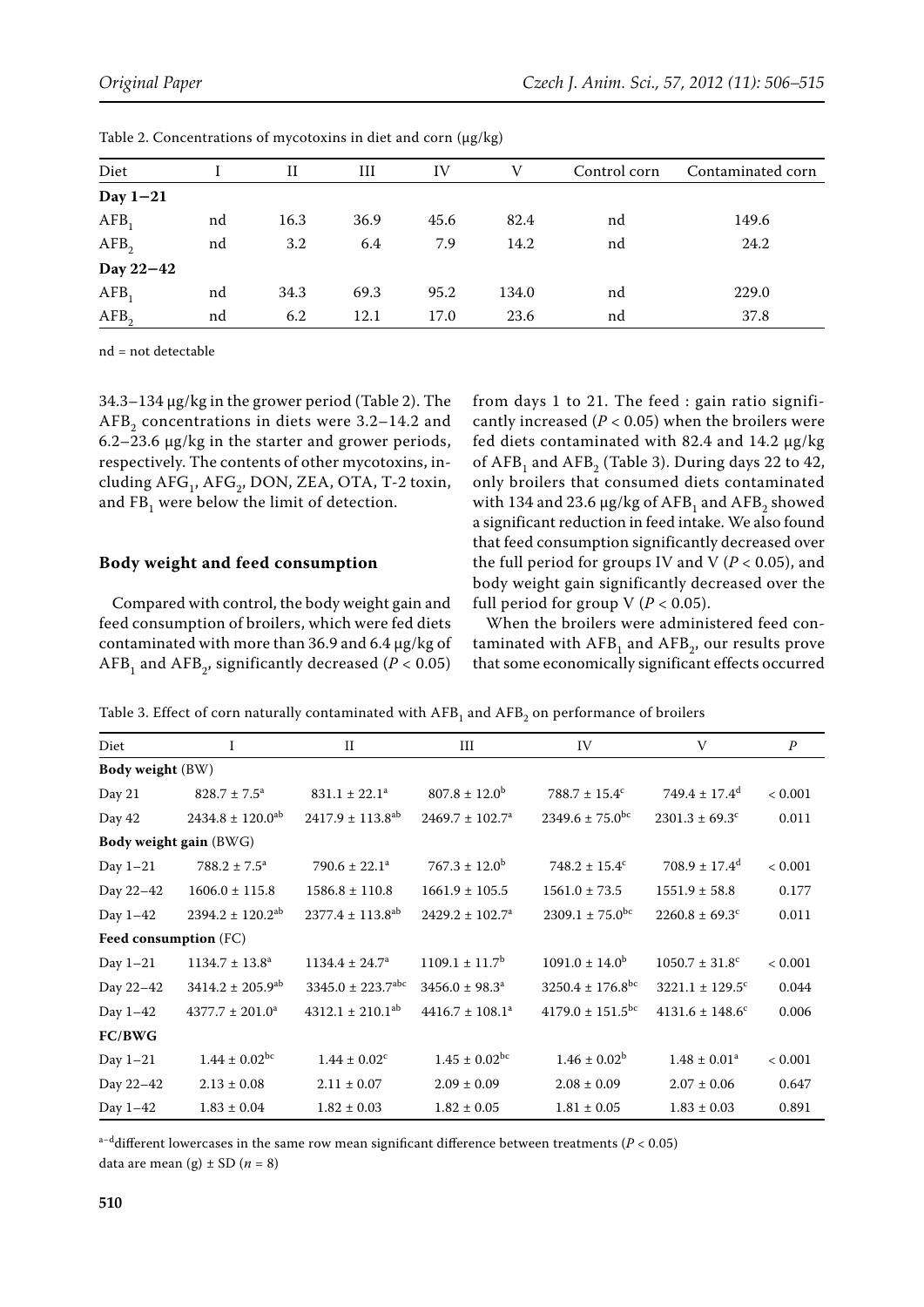in the broilers, including reduced body weight gain, feed consumption, and feed conversion rate. Aravind et al. (2003) reported that grains naturally contaminated with mycotoxins (AF 168 µg/kg, OAT 8.4 µg/kg, ZEN 54 µg/kg, T-2 toxin 32 µg/kg) significantly resulted in poor performance. Although Magnoli et al. (2011) found that diets containing  $50 \mu g/kg AFB$ , had no effect on the performance of broilers from 28 to 46 days of age, our results prove that broilers were more sensitive to aflatoxins during the starter period, while broilers administered  $AFB<sub>1</sub>$ - and  $AFB<sub>2</sub>$ -contaminated diets showed a poor performance during the grower period.

# **Nutrient digestibility**

Our results prove that corn naturally contaminated with  $AFB<sub>1</sub>$  and  $AFB<sub>2</sub>$  had no effect on the apparent digestibility of calcium and phosphorus  $(P > 0.05)$ . Our results are in agreement with the results of Kermanshahi et al. (2007) in broilers and Applegate et al. (2009) in laying hens. However, there was a trend that showed a decrease in the apparent digestibility of dry matter, organic matter, crude protein, and gross energy of the broilers feed diets when contaminated with  $AFB<sub>1</sub>$  and  $AFB<sub>2</sub>$  (*P* > 0.05). We found that dry matter, organic matter, crude protein, and gross energy decreased from 72.5, 75.1, 51.5, and 75.6% to 69.4, 71.8, 42.9, and 72.8%, respectively. Han et al. (2008) have reported that the 20- and 40- $\mu$ g/kg AFB<sub>1</sub> diets reduced the apparent digestibility of crude protein but had no effect on the apparent digestibility of ether extract, ash, calcium or total phosphorus.

#### **Intestinal morphology**

Tables 4 and 5 show the results of intestinal morphology. During the period from day 1 to day 21 of age, corn naturally contaminated with AFB1 and AFB<sub>2</sub> significantly decreased the villus height in the duodenum ( $P < 0.05$ ). The ratio of villus height to crypt depth in the duodenum decreased with increasing content of contaminated corn in the diets, and the same trend was observed in the jejunum and ileum. During the period from day 22 to day 42 of age, the villus height in the duodenum decreased with increasing content of contaminated corn in the diets, and the trend for crypt depth was just the opposite. Moreover, we found that the ratio of villus height to crypt depth in the duodenum showed a significant decrease (*P* < 0.05) when the broilers consumed a diet contaminated with more than 95.2 and 17.0  $\mu$ g/kg of AFB<sub>1</sub> and AFB<sub>2</sub>, respectively. The same trend was found in the jejunum and ileum results.

Increasing of the villus height would suggest an increased surface area capable of greater absorption of available nutrients. The ratio of villus

| Diet                   | I                            | $_{\rm II}$               | Ш                             | IV                                                         | V                         | $\boldsymbol{P}$ |
|------------------------|------------------------------|---------------------------|-------------------------------|------------------------------------------------------------|---------------------------|------------------|
| Duodenum $(\mu m)$     |                              |                           |                               |                                                            |                           |                  |
| Villus height          | $1479.5 \pm 140.4^a$         | $1202.4 \pm 54.3^{\circ}$ |                               | $1263.4 \pm 151.7^{\circ}$ 1210.9 $\pm$ 134.3 <sup>b</sup> | $996.7 \pm 145.7^{\circ}$ | < 0.001          |
| Crypt depth            | $214.6 \pm 23.8$             | $182.4 \pm 44.9$          | $219.4 \pm 36.7$              | $207.7 \pm 16.9$                                           | $211.9 \pm 12.8$          | 0.32             |
| V/C                    | $6.96 \pm 0.97$ <sup>a</sup> | $6.98 \pm 2.06^a$         | $5.86 \pm 1.05^{ab}$          | $5.85 \pm 0.65^{ab}$                                       | $4.73 \pm 0.89^b$         | 0.037            |
| Jejunum $(\mu m)$      |                              |                           |                               |                                                            |                           |                  |
| Villus height          | $1172.3 \pm 150.6$           | $1057.3 \pm 222.8$        | $961.1 \pm 70.4$              | $1033.0 \pm 146.6$                                         | $989.6 \pm 203.1$         | 0.273            |
| Crypt depth            | $213.4 \pm 54.7$             | $251.2 \pm 43.0$          | $288.0 \pm 13.7$              | $257.8 \pm 56.9$                                           | $242.2 \pm 40.0$          | 0.091            |
| V/C                    | $5.74 \pm 1.37^{\rm a}$      | $4.32 \pm 1.23^b$         | $3.35 \pm 0.36^b$             | $4.12 \pm 0.79^{\rm b}$                                    | $4.14 \pm 0.90^{\rm b}$   | 0.008            |
| <b>Ileum</b> $(\mu m)$ |                              |                           |                               |                                                            |                           |                  |
| Villus height          | $877.8 \pm 112.1$            | $895.3 \pm 139.1$         | $825.9 \pm 99.7$              | $793.0 \pm 36.9$                                           | $749.9 \pm 21.5$          | 0.069            |
| Crypt depth            | $259.6 \pm 34.7$             | $222.3 \pm 30.2$          | $248.2 \pm 48.5$              | $281.3 \pm 74.0$                                           | $296.3 \pm 57.6$          | 0.115            |
| V/C                    | $3.43 \pm 0.62^{ab}$         | $4.09 \pm 0.80^a$         | $3.45 \pm 0.91$ <sup>ab</sup> | $2.98 \pm 0.72^b$                                          | $2.61 \pm 0.45^{\rm b}$   | 0.013            |

Table 4. Effect of corn naturally contaminated with  $AFB<sub>1</sub>$  and  $AFB<sub>2</sub>$  on intestinal morphology of broilers on day 21

 $a-c$  different lowercases in the same row mean significant difference between treatments ( $P < 0.05$ )

V/C = villus height/crypt depth

data are mean  $\pm$  SD ( $n = 8$ )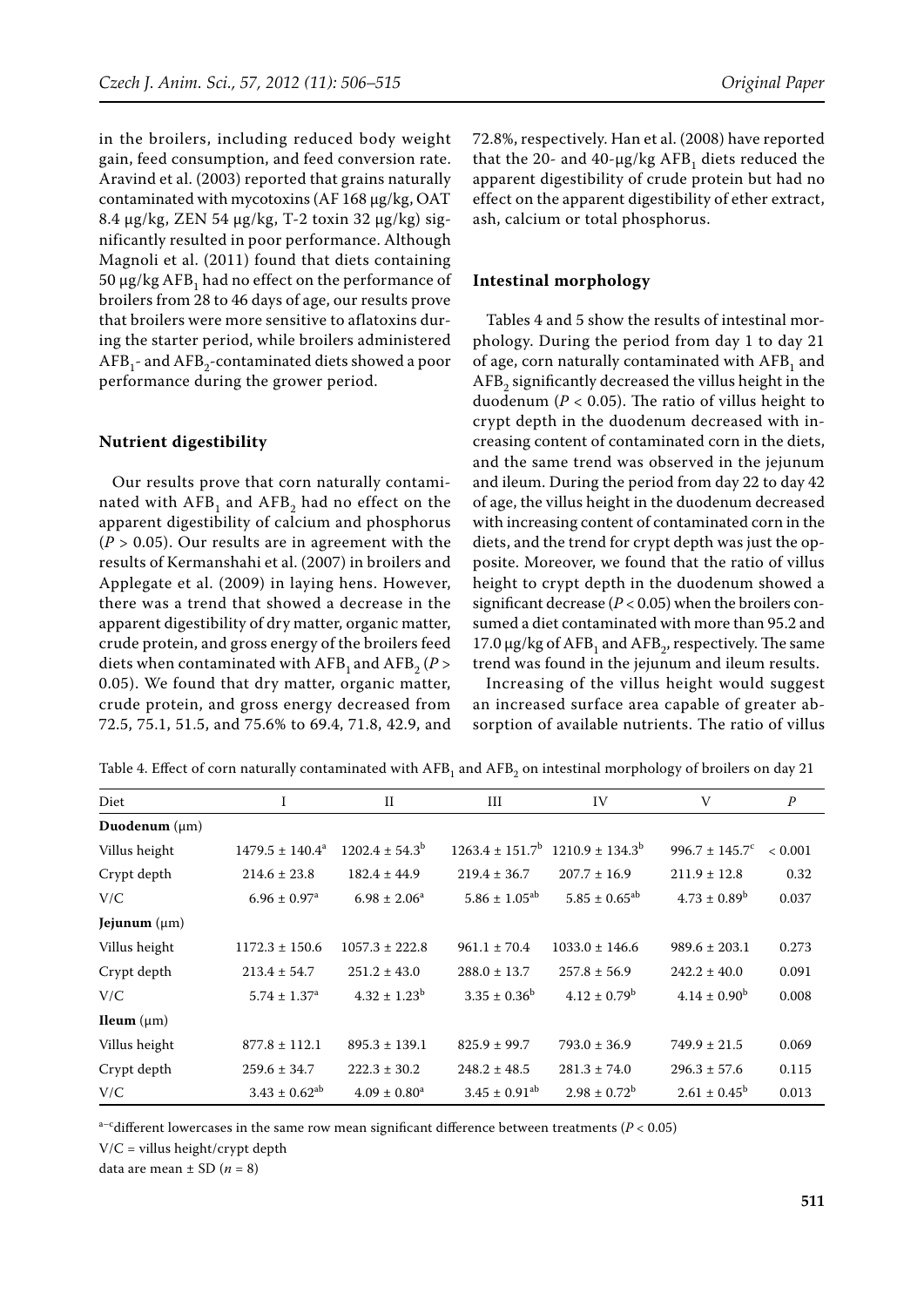| Diet                   |                                  | $_{\rm II}$             | III                           | IV                               | V                         | $\boldsymbol{P}$ |
|------------------------|----------------------------------|-------------------------|-------------------------------|----------------------------------|---------------------------|------------------|
| Duodenum $(\mu m)$     |                                  |                         |                               |                                  |                           |                  |
| Villus height          | $1445.5 \pm 175.9$ <sup>ab</sup> | $1481.1 \pm 111.4^a$    | $1540.7 \pm 123.1^a$          | $1359.1 \pm 190.7$ <sup>ab</sup> | $1270.9 \pm 89.0^{\circ}$ | 0.047            |
| Crypt depth            | $182.4 \pm 20.7$ <sup>b</sup>    | $237.2 \pm 34.3^a$      | $225.1 \pm 22.9^{\circ}$      | $259.9 \pm 48.2^a$               | $230.6 \pm 23.3^{\circ}$  | 0.007            |
| V/C                    | $7.45 \pm 1.62^a$                | $6.40 \pm 1.30^{ab}$    | $6.86 \pm 0.22$ <sup>ab</sup> | $5.35 \pm 1.01^{\rm b}$          | $5.58 \pm 0.91^{\rm b}$   | 0.029            |
| Jejunum $(\mu m)$      |                                  |                         |                               |                                  |                           |                  |
| Villus height          | $1238.0 \pm 204.4$               | $995.7 \pm 171.1$       | $1119.3 \pm 206.1$            | $1083.8 \pm 199.6$               | $1002.2 \pm 129.1$        | 0.190            |
| Crypt depth            | $1\,81.4 \pm 26.3$               | $185.8 \pm 46.5$        | $211.9 \pm 51.0$              | $219.0 \pm 55.2$                 | $216.4 \pm 43.2$          | 0.487            |
| V/C                    | $6.87 \pm 1.04^a$                | $5.53 \pm 1.25^{\rm b}$ | $5.41 \pm 0.98^{\rm b}$       | $4.64 \pm 0.67^{\rm b}$          | $4.77 \pm 1.11^{\rm b}$   | 0.007            |
| <b>Ileum</b> $(\mu m)$ |                                  |                         |                               |                                  |                           |                  |
| Villus height          | $785.5 \pm 104.7$                | $780.3 \pm 109.1$       | $800.3 \pm 130.6$             | $701.8 \pm 236.4$                | $609.6 \pm 53.0$          | 0.158            |
| Crypt depth            | $136.7 \pm 20.0$                 | $156.7 \pm 29.9$        | $181.9 \pm 43.9$              | $176.1 \pm 56.3$                 | $142.1 \pm 17.4$          | 0.200            |
| V/C                    | $5.67 \pm 0.86^a$                | $5.22 \pm 1.09^{ab}$    | $4.56 \pm 1.11$ <sup>bc</sup> | $4.02 \pm 0.52$ <sup>c</sup>     | $4.32 \pm 0.46^{\rm bc}$  | 0.016            |

Table 5. Effect of corn naturally contaminated with  $AFB<sub>1</sub>$  and  $AFB<sub>2</sub>$  on intestinal morphology of broilers on day 42

a−cdifferent lowercases in the same row mean significant difference between treatments (*P* < 0.05)

V/C = villus height/crypt depth

data are mean  $\pm$  SD ( $n = 8$ )

height to crypt depth might reflect differences in the digestion and absorption of the small intestines (Caspary, 1992). A previous study has demonstrated that grains naturally contaminated with DON significantly reduced the height, width, and surface of villus in the duodenum and jejunum of broilers (Girish and Smith, 2008). However, just few reports in the literature regarding the effects of  $AFB<sub>1</sub>$ and AFB<sub>2</sub> on the intestinal morphology have been published. Our results demonstrate that the villus height and the ratio of villus height to crypt depth significantly decreased when the broilers were fed daily with diets contaminated with  $AFB<sub>1</sub>$  and  $AFB<sub>2</sub>$ . We also found that the mixture of  $AFB<sub>1</sub>$  and  $AFB<sub>2</sub>$ mainly affected the morphology of the duodenum, indicating that long-term exposure to  $AFB<sub>1</sub>$  and  $AFB<sub>2</sub>$  would stimulate the proximal gastrointestinal tract, affect the characteristics of the intestine morphology, and alter the absorption of nutrients.

#### **Method performance for HPLC-MS/MS**

The techniques currently used to detect and quantify AFB<sub>1</sub> and AFM<sub>1</sub> include ELISA (Reddy et al., 2009; Yang et al., 2009), HPLC (Chen et al., 2005; Meucci et al., 2010), and HPLC-MS/MS (Ediage et al., 2011; Van Pamel et al., 2011). The HPLC-MS/MS-based method was selected in this work because  $AFB<sub>1</sub>$  and  $AFM<sub>1</sub>$  were detected in trace analyses. The peak profile of the  $AFB<sub>1</sub>$  and  $AFM<sub>1</sub>$  standard was similar to the profile of  $AFB<sub>1</sub>$  and  $AFM<sub>1</sub>$  from the liver sample (data not shown).

In our studies, the recoveries of  $AFB<sub>1</sub>$  and  $AFM<sub>1</sub>$ from fortified samples were 70.8–85.7% and 68.9–83.0% over the concentration range of 0.01 to 0.05 µg/kg. For each calibration point, the values of the relative standard deviation (RSD) ranged from 1.9 to 10.5%. The LOD for  $AFB<sub>1</sub>$  and  $AFM<sub>1</sub>$ in tissue samples, defined as the concentrations that produced the S/N ratio of 3, was  $0.005 \mu g/kg$ . The LOQ for  $AFB<sub>1</sub>$  and  $AFM<sub>1</sub>$ , defined as the concentration that produced the S/N ratio of 10, was 0.02 µg/kg in tissue samples. The quantification and detection limits (0.02 and 0.005 µg/kg) of our analytical technique were similar to the results of Magnoli et al.  $(2011)$ , who detected AFB<sub>1</sub> residues in livers by the HPLC-MS/MS method.

## AFB<sub>1</sub> and AFM<sub>1</sub> residues in tissues

The levels of  $AFB<sub>1</sub>$  and  $AFM<sub>1</sub>$  in the livers from group V were significantly higher than those of the livers from group III (Table 6). The levels of  $AFB<sub>1</sub>$ residue in the livers from groups III and V (0.049 and 0.137 µg/kg, respectively) were higher than the levels in breast muscles. In a previous study, high levels of  $AFB_1$  residues in livers (3.51–6.97  $\mu$ g/kg) and breast muscles (1.63–3.27 µg/kg) were detected when broilers were given feed containing 1.6–6.4 mg/kg  $AFB<sub>1</sub>$  (Hussain et al., 2010). Residue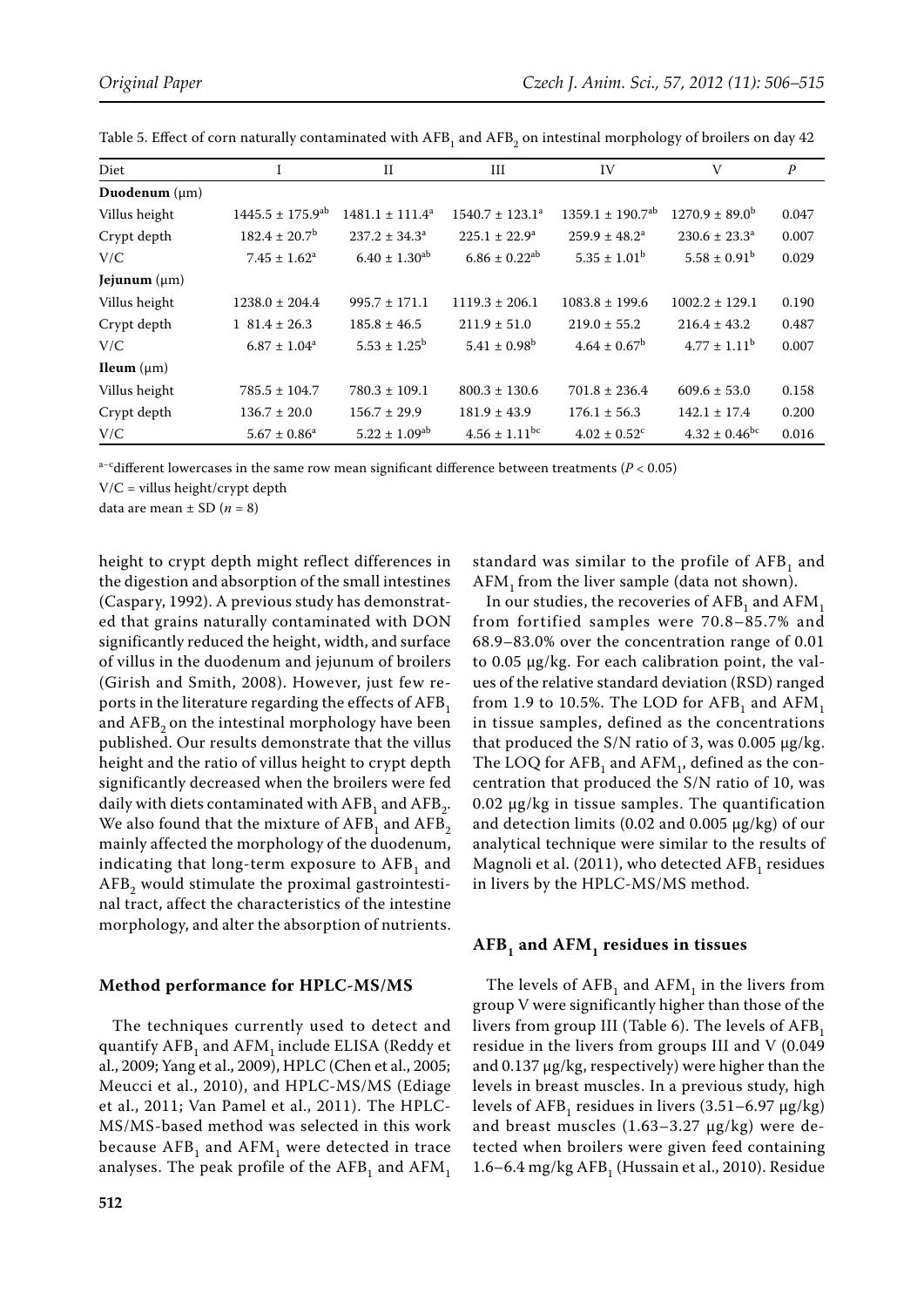| Diet             |                 | Control  | Ш                                                 |                                          |                |
|------------------|-----------------|----------|---------------------------------------------------|------------------------------------------|----------------|
| AFB <sub>1</sub> | liver<br>muscle | nd<br>nd | $0.049 \pm 0.025^{\text{a}}$<br>$0.015 \pm 0.003$ | $0.137 \pm 0.037^b$<br>$0.016 \pm 0.007$ | 0.001<br>0.671 |
| $AFM_1$          | liver<br>muscle | nd<br>nd | $0.033 \pm 0.006^a$<br>nd                         | $0.051 \pm 0.009^b$<br>nd                | 0.004          |

Table 6. Concentrations of AFB<sub>1</sub> and AFM<sub>1</sub> residues in tissues of broilers ( $\mu$ g/kg)

a,bdifferent lowercases in the same row mean significant difference between treatments ( $P < 0.05$ ) nd = not detectable

data are mean  $\pm$  SD ( $n = 8$ )

levels of  $AFB<sub>1</sub>$  and  $AFM<sub>1</sub>$  were also detected in the kidneys and thighs of both male broilers and hens that were fed a diet contaminated with 50  $\mu$ g/kg of AFB<sub>1</sub> (Micco et al., 1988). Moreover, Bintvihok and Kositcharoenkul (2006) found  $AFB<sub>1</sub>$  residues at levels of 0.13 and 0.02  $\mu$ g/kg and the AFM<sub>1</sub> residues at levels of 0.32 and 0.08 µg/kg, respectively in the livers and muscles of broilers receiving feed contaminated with 100  $\mu$ g/kg of AFB<sub>1</sub>. Meanwhile, in hens that were administered a diet containing 3 mg/kg  $AFB_1$ , the ratios of  $AFB_1$  in the feed to the residual level in the egg yolk and albumen were 4615 and 3846, respectively (Bintvihok et al., 2002). In our study, the concentrations of  $AFM<sub>1</sub>$  residue in the livers from groups III and V were 0.033 and 0.051 µg/kg, respectively. However, the levels of AFM<sub>1</sub> residue in breast muscle were not detectable.

In conclusion, our results indicate that corn naturally contaminated with  $AFB<sub>1</sub>$  and  $AFB<sub>2</sub>$  decreased growth performance and altered intestine morphology in broilers. The residues of AFB<sub>1</sub> and  $AFM<sub>1</sub>$  were detected in the edible tissues of broilers, although the animal feedstuff contained low levels of  $AFB<sub>1</sub>$  and  $AFB<sub>2</sub>$ .

## **Acknowledgement**

We are grateful to the financial support of the specific research program for academic sustenance of research teams at Sichuan Agricultural University and the safety of mycotoxin warning program of the Agricultural Ministry of China.

## **REFERENCES**

AOAC (1980): Official Methods of Analysis. 13<sup>th</sup> Ed. Association of Official Analytical Chemists, Washington, USA.

- Applegate T., Schatzmayr G., Pricket K., Troche C., Jiang Z. (2009): Effect of aflatoxin culture on intestinal function and nutrient loss in laying hens. Poultry Science, 88, 1235–1241.
- Administration of Quality and Technology Supervision of Sichuan Province (2010): Sichuan Provincial Standard for the determination of aflatoxins B1, B2, G1, G2 (DB 51/T 1077-2010), T-2 toxin (DB 51/T 1078-2010), deoxynicalenol (DB 51/T 1079-2010), ochratoxin (DB 51/T 1081-2010), fumonisin B1(DB 51T 1082- 2010) in feeds with HPLC.
- Aravind K.L., Patil V.S., Devegowda G., Umakantha B., Ganpule S.P. (2003): Efficacy of esterified glucomannan to counteract mycotoxicosis in naturally contaminated feed on performance and serum biochemical and hematological parameters in broilers. Poultry Science, 82, 571–576.
- Bianco G., Russo R., Marzocco S., Velotto S., Autore G., Severino L. (2012): Modulation of macrophage activity by aflatoxins B1 and B2 and their metabolites aflatoxins M1 and M2. Toxicon*,* 59**,** 644–50.
- Bintvihok A., Kositcharoenkul S. (2006): Effect of dietary calcium propionate on performance, hepatic enzyme activities and aflatoxin residues in broilers fed a diet containing low levels of aflatoxin B1. Toxicon, 47, 41–46.
- Bintvihok A., Ponpornpisit A., Tangtrongpiros J., Panichkriangkrai W., Rattanapanee R., Doi K., Kumagai S. (2003): Aflatoxin contamination in shrimp feed and effects of aflatoxin addition to feed on shrimp production. Journal of Food Protection, 66, 882–885.
- Bintvihok A., Thiengnin S., Doi K., Kumagai S. (2002): Residues of aflatoxins in the liver, muscle and eggs of domestic fowls. The Journal of Veterinary Medical Science*,* 64**,** 1037–1039.
- Caspary W.F. (1992): Physiology and pathophysiology of intestinal absorption. The American Journal of Clinical Nutrition, 55, 299S–308S.
- Chen C.Y., Li W.J., Peng K.Y. (2005): Determination of aflatoxin M1 in milk and milk powder using high-flow solid-phase extraction and liquid chromatography-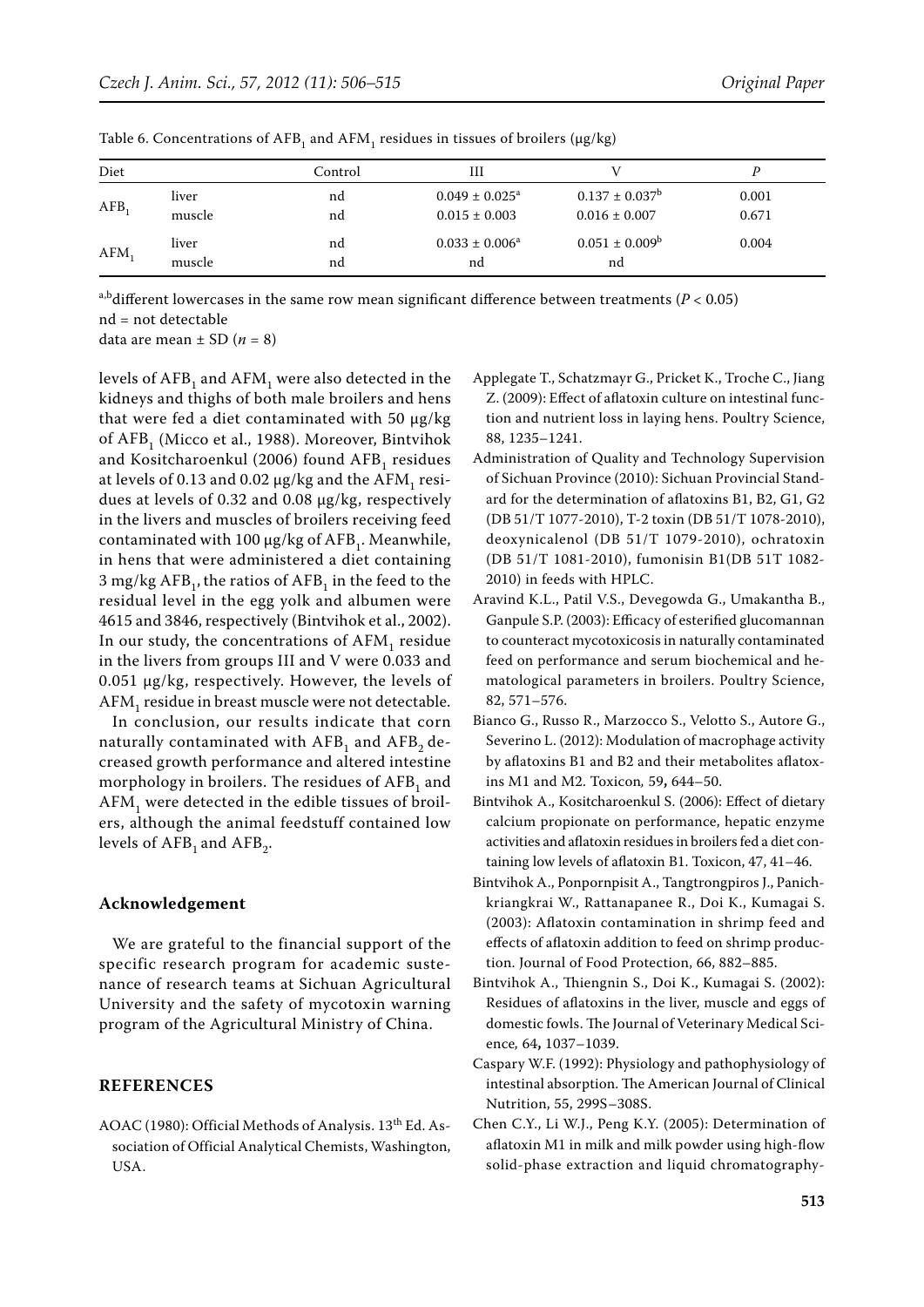tandem mass spectrometry. Journal of Agricultural and Food Chemistry, 53, 8474–8480.

Ediage E.N., Di Mavungu J.D., Monbaliu S., Van Peteghem C., De Saeger S. (2011): A validated multianalyte LC-MS/ MS method for quantification of 25 mycotoxins in cassava flour, peanut cake and maize samples. Journal of Agricultural and Food Chemistry, 59, 5173–5180.

European Commission (2010): Commission Regulation (EU) No. 165/2010 of 26 February 2010 amending Regulation (EC) No. 1881/2006 setting maximum levels for certain contaminants in foodstuffs as regards aflatoxins. Official Journal of the European Union, L50, 8–12.

Fandohan P., Zoumenou D., Hounhouigan D.J., Marasas W.F., Wingfield M.J., Hell K. (2005): Fate of aflatoxins and fumonisins during the processing of maize into food products in Benin. International Journal of Food Microbiology, 98, 249–259.

Ghahri H., Habibian R., Fam M.A. (2010): Evaluation of the efficacy of esterified glucomannan, sodium bentonite, and humic acid to ameliorate the toxic effects of aflatoxin in broilers. Turkish Journal of Veterinary and Animal Sciences, 34, 385–391.

Girish C., Smith T. (2008): Effects of feeding blends of grains naturally contaminated with fusarium mycotoxins on small intestinal morphology of turkeys. Poultry Science, 87, 1075–1082.

Han X.Y., Huang Q.C., Li W.F., Jiang J.F., Xu Z.R. (2008): Changes in growth performance, digestive enzyme activities and nutrient digestibility of cherry valley ducks in response to aflatoxin B1 levels. Livestock Science, 119, 216–220.

Hussain Z., Khan M.Z., Khan A., Javed I., Saleemi M.K., Mahmood S., Asi M.R. (2010): Residues of aflatoxin B1 in broiler meat: effect of age and dietary aflatoxin B1 levels. Food and Chemical Toxicology, 48, 3304–3307.

Hussein H.S., Brasel J.M. (2001): Toxicity, metabolism, and impact of mycotoxins on humans and animals. Toxicology, 167, 101–134.

Kermanshahi H., Akbari M., Maleki M., Behgar M. (2007): Effect of prolonged low level inclusion of aflatoxin B1 into diet on performance, nutrient digestibility, histopathology and blood enzymes of broiler chickens. Journal of Animal and Veterinary Advances, 6, 686–692

Magnoli A.P., Monge M.P., Miazzo R.D., Cavaglieri L.R., Magnoli C.E., Merkis C.I., Cristofolini A.L., Dalcero A.M., Chiacchiera S.M. (2011): Effect of low levels of aflatoxin B on performance, biochemical parameters, and aflatoxin B in broiler liver tissues in the presence of monensin and sodium bentonite. Poultry Science, 90, 48–58.

Marin D.E., Taranu I., Bunaciu R.P., Pascale F., Tudor D.S., Avram N., Sarca M., Cureu I., Criste R.D., Suta V. (2002): Changes in performance, blood parameters, humoral and cellular immune responses in weanling piglets exposed to low doses of aflatoxin. Journal of Animal Science, 80, 1250.

Martinez-de-Anda A., Valdivia A.G., Jaramillo-Juarez F., Reyes J.L., Ortiz R., Quezada T., de Luna M.C., Rodriguez M.L. (2010): Effects of aflatoxin chronic intoxication in renal function of laying hens. Poultry Science, 89, 1622–1628.

Meucci V., Razzuoli E., Soldani G., Massart F. (2010): Mycotoxin detection in infant formula milks in Italy. Food Additives & Contaminants. Part A – Chemistry, Analysis, Control, Exposure & Risk Assessment, 27, 64–71.

Micco C., Miraglia M., Onori R., Brera C., Mantovani A., Ioppolo A., Stasolia D. (1988): Long-term administration of low doses of mycotoxins to poultry. 1. Residues of aflatoxin B1 and its metabolites in broilers and laying hens. Food Additives and Contaminants, 5, 303–308.

Monbaliu S., Van Poucke C., Detavernier C., Dumoulin F., Van De Velde M., Schoeters E., Van Dyck S., Averkieva O., Van Peteghem C., De Saeger S. (2010): Occurrence of mycotoxins in feed as analyzed by a multi-mycotoxin LC-MS/MS method. Journal of Agricultural and Food Chemistry, 58, 66–71.

National Research Council (1994): Nutrient Requirements of Poultry. 9<sup>th</sup> Ed. National Academy Press, Washington, USA.

Nomura H., Ogiso M., Yamashita M., Takaku H., Kimura A., Chikasou M., Nakamura Y., Fujii S., Watai M., Yamada H. (2011): Uptake by dietary exposure and elimination of aflatoxins in muscle and liver of rainbow trout (*Oncorhynchus mykiss*). Journal of Agricultural and Food Chemistry, 59, 5150–5158.

Oguz H., Kurtoglu V. (2000): Effect of clinoptilolite on performance of broiler chickens during experimental aflatoxicosis. British Poultry Science, 41, 512–517.

Oliveira C.A.F., Kobashigawa E., Reis T.A., Mestieri L., Albuquerque R., Correa L.M.B. (2000): Aflatoxin B1 residues in eggs of laying hens fed a diet containing different levels of the mycotoxin. Food Additives & Contaminants, 17, 459–462.

Oliveira C.A.F., Rosmaninho J.F., Castro A.L., Butkeraitis P., Reis T.A., Correa B. (2003): Aflatoxin residues in eggs of laying Japanese quail after long-term administration of rations containing low levels of aflatoxin B1. Food Additives & Contaminants, 20, 648–653.

Ortatatli M., Oguz H., Karaman M. (2005): Evaluation of pathological changes in broilers during chronic aflatoxin (50 and 100 ppb) and clinoptilolite exposure. Research in Veterinary Science, 78, 61–68.

Placinta C.M., D'Mello J.P.F., Macdonald A.M.C. (1999): A review of worldwide contamination of cereal grains